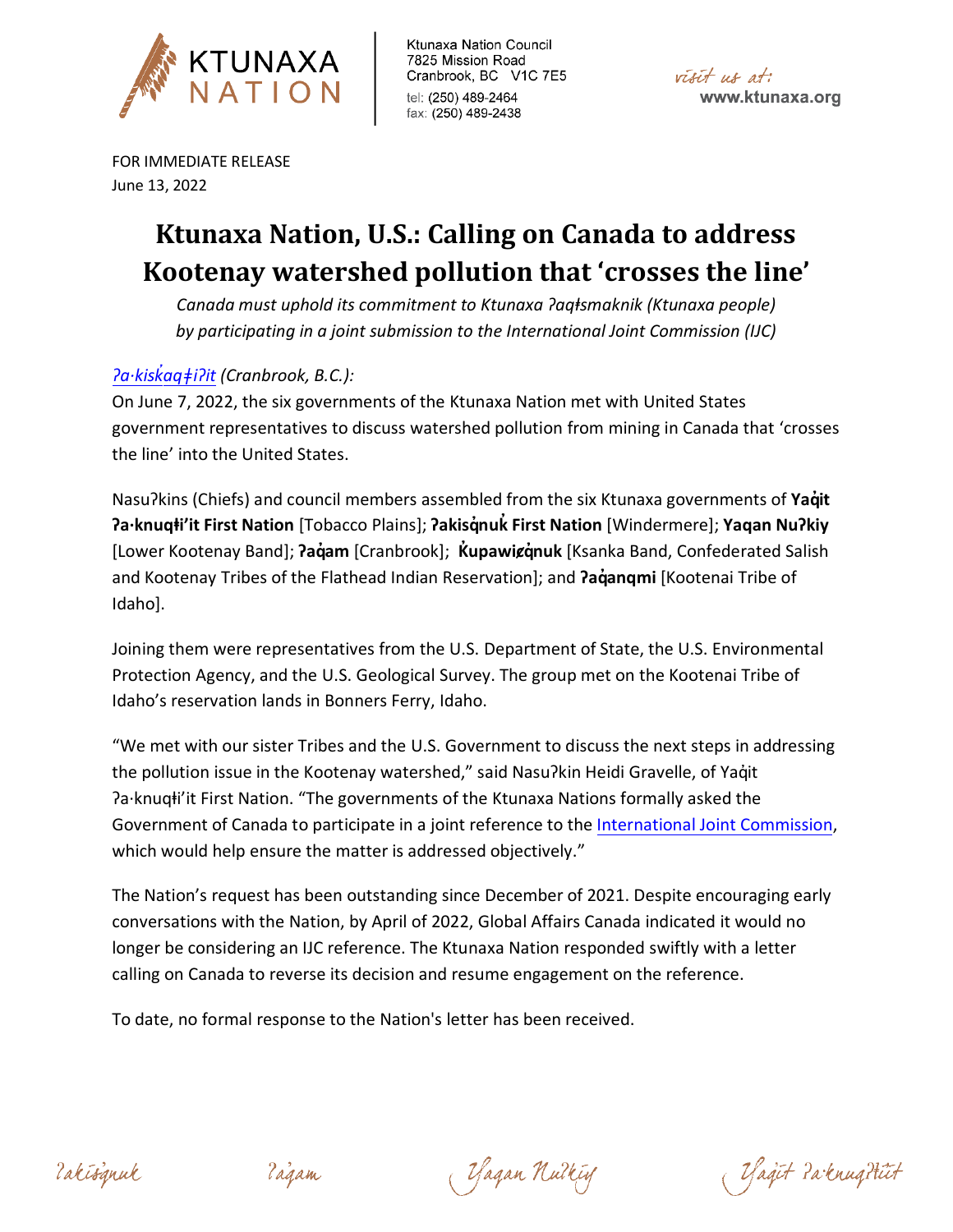

visit us at: www.ktunaxa.org

In contrast, on June 8<sup>th</sup>, the [U.S. Department of State reaffirmed](https://www.state.gov/support-for-international-joint-commission-recommendations-to-address-transboundary-pollution-from-mining/) the U.S. government's commitment for IJC involvement, saying it would underscore "… a commitment to strengthening Nation-to-Nation relationships by listening to Tribal priorities and respecting Tribal sovereignty."

The Department also said the IJC would be a next step in meeting "the need for impartial recommendations and transparent communication."

The IJC is an impartial body made up of three commissioners from each respective country. It provides the expertise and institutional independence to review, assess, and provide recommendations to address the pollution that affects the Kootenay watershed.

"It is the view of the Ktunaxa governments that the IJC reference is of great value," said Nasuʔkin Gravelle.

"Generations of mining impacts in the Kootenay River watershed have led to a violation of the 1909 *Boundary Waters Treaty* between Canada and the U.S. Now we're demanding meaningful dialogue in accordance with Canada's own affirmations that ensure its laws and behavior are consistent with implementing the *[United Nations Declaration on the Rights of Indigenous](https://www.justice.gc.ca/eng/declaration/index.html#:%7E:text=Next%20Steps-,The%20United%20Nations%20Declaration%20on%20the%20Rights%20of%20Indigenous%20Peoples,Assent%20and%20came%20into%20force.)  [Peoples Act](https://www.justice.gc.ca/eng/declaration/index.html#:%7E:text=Next%20Steps-,The%20United%20Nations%20Declaration%20on%20the%20Rights%20of%20Indigenous%20Peoples,Assent%20and%20came%20into%20force.)*.

"The missing piece here is Canada's seeming refusal to participate in a joint reference submission to get the ball rolling on viable, science-based, solutions," Nasu?kin Gravelle said.

"It's a disappointment, and a sad day for reconciliation, when progress on dealing with the pollution of our waterways is blocked by a Federal government claiming to be 'committed to reconciliation'."

Meanwhile, the collaboration and respect the U.S. government has shown to the Indigenous governments did not go unnoticed.

Nasu?kin Don Sam of ?akisgnuk First Nation recognized the transparent and respectful dialogue as something Ktunaxa north of the 49<sup>th</sup> parallel want the Government of Canada to strive towards.

"There is both a science and a political problem here," he said. "We are learning how those components are working together, and I look forward to us overcoming these challenges."

2 akisznak

(Yaqan Nutkiy

(Kağit ParknuqHiit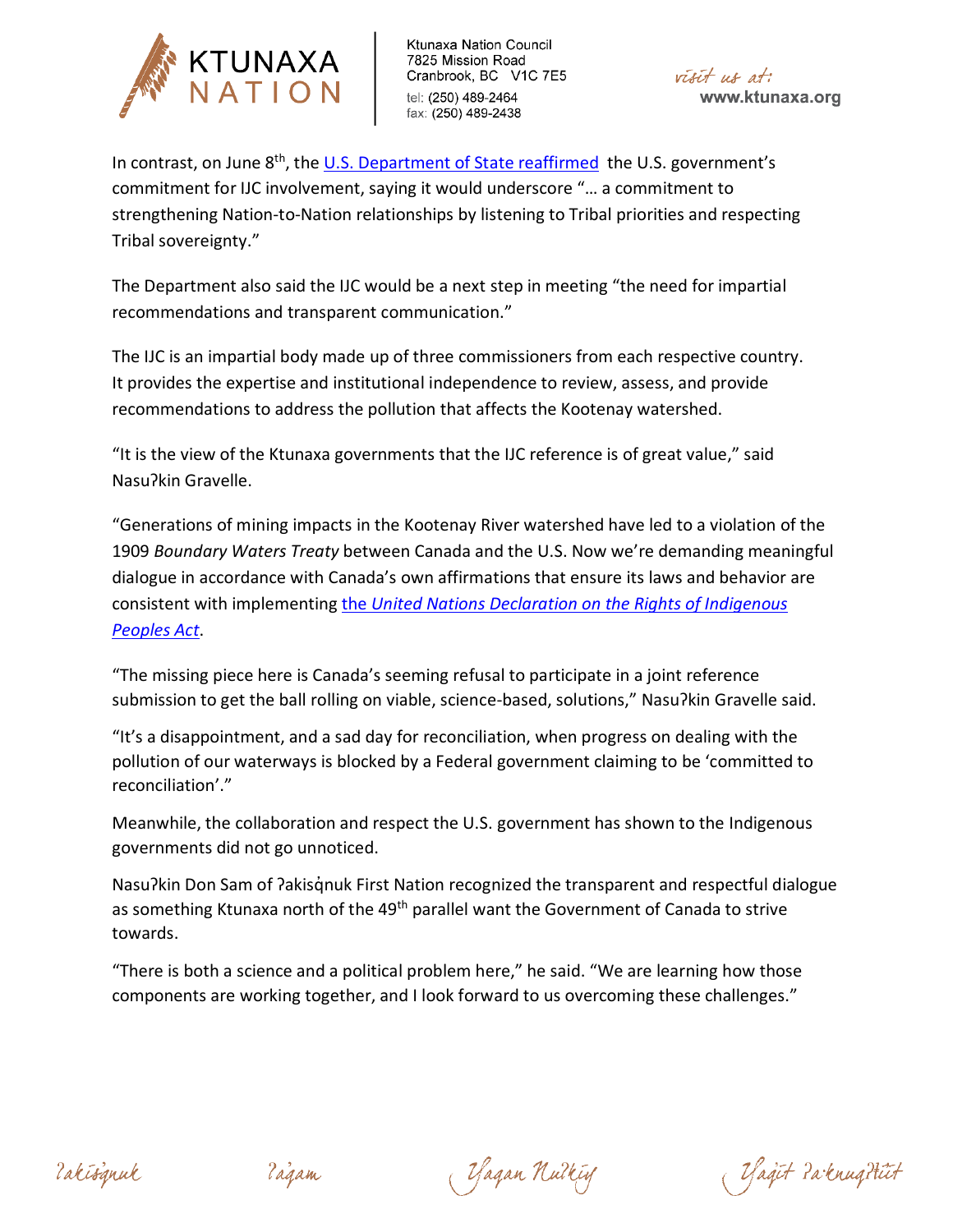



Nasuʔkin Jason Louie, of Yaqan Nuʔkiy, shared the following remarks: "These waterways are known as the veins of the earth that connect our people. We travel by these waterways, from Yaqan Nu?kiy down to this community [?aq̓anqmi]. All our communities are connected by the waterways. In human anatomy, if the veins are clogged then we are sick. You can, and you will, die. We are witnessing the death of these veins, these waterways. If these veins were clean, we would be in a different place in our communities."

He added, "We consume the fish. At one time, we used to drink the water. We have never put waste into water, because water is life. The decisions that we make must be based in science, directed by science."

Nasuʔkin Gravelle said the governments of the Ktunaxa Nation are calling on Canada to uphold its commitment to Ktunaxa ?aqłsmaknik (Ktunaxa people) by participating in a joint submission to the IJC.

"Further, we call upon Canada to recommit to consent-based engagement with the Ktunaxa Nation on a joint IJC reference. There are vital reasons for it to proceed, including protecting the health of Ktunaxa ?aqłsmaknik, restoring kyakxu (fish) health and water quality, and promoting transparent and Indigenous stewardship and ecosystem management."

**--30--**

**Contact: Trish Barnes** Ktunaxa Nation Council Communications Support [trish.barnes@ktunaxa.org](mailto:trish.barnes@ktunaxa.org)

**Cutline for attached photo:** (Photo credit: *Photo courtesy of Ktunaxa Nation Council*)

*On June 7, 2022, the six governments of the Ktunaxa Nation met with United States government representatives to discuss watershed pollution from mining in Canada that 'crosses the line' into the United States. They met in Bonners Ferry, and are calling on the Canadian government to participate with the U.S. on a joint reference to the International Joint Commission to address water quality issues.*

## **Background Links:**

**Media Statement on International Joint Commission Reference Regarding Transboundary Kootenay Watershed** *https://www.ktunaxa.org/media[-statement-on-international-joint-commission-reference-regarding](https://www.ktunaxa.org/media-statement-on-international-joint-commission-reference-regarding-transboundary-kootenay-watershed/)[transboundary-](https://www.ktunaxa.org/media-statement-on-international-joint-commission-reference-regarding-transboundary-kootenay-watershed/)kootenay-watershed/*

2 akisznak

Zagam

(Yaqan Nutkiy

(Vagit Parknugttiit